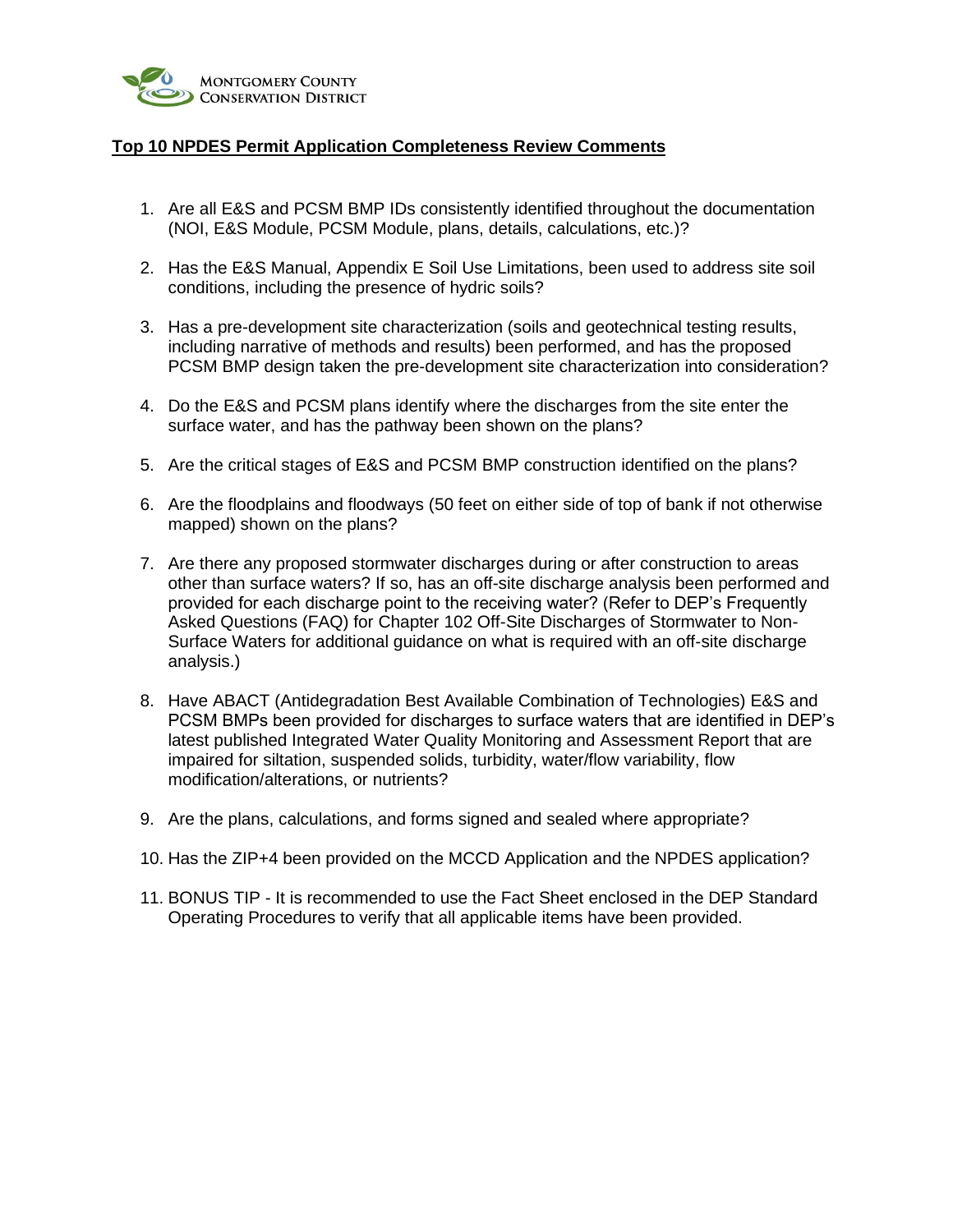

# **Top 10 NPDES Permit Application Technical Review Comments**

- 1. Do the E&S and PSCM plans include sufficient surrounding area so that tributary drainage areas as well as receiving watercourses can be identified and evaluated?
- 2. Are calculations (dewatering, stage/storage/discharge, spillway, riprap, channel, antiseep collars, conveyance, tailwater conditions, etc.) provided, complete, and consistent throughout documentation (NOI, E&S Module, PCSM Module, plans, details, etc.)?
- 3. Has the geometric mean been used to determine the average rate following multiple tests?
- 4. Are all hydrographs provided, complete, and consistent throughout documentation (NOI, E&S Module, PCSM Module, plans, details, calculations, etc.)?
- 5. Are perimeter E&S BMPs (e.g. compost socks, silt fence) parallel to existing contours with each end hooked up sufficiently to prevent end-around flows?
- 6. Have proposed E&S BMPs been designed with consideration of the contributing drainage areas and the potential for concentrated flow runoff conditions?
- 7. Have inlet protection measures been designed with consideration of the contributing drainage areas, road conditions (live traffic), temporary berm, and sequencing?
- 8. Has a pre-development site characterization (soils and geotechnical testing results, including narrative of methods and results) been performed in accordance with Appendix C of the Stormwater BMP Manual?
- 9. Are all E&S and PCSM BMP IDs consistently identified throughout the documentation (NOI, E&S Module, PCSM Module, plans, details, calculations, etc.)?
- 10. Has the off-site discharge analysis evaluated the effects of construction and postconstruction stormwater discharges to the receiving water regardless of whether there are increases in the volume or peak rate of stormwater discharges from a project site? (Refer to DEP's Frequently Asked Questions (FAQ) for Chapter 102 Off-Site Discharges of Stormwater to Non-Surface Waters for additional guidance on what is required with an off-site discharge analysis.)
- 11. BONUS TIP It is recommended to use the Fact Sheet enclosed in the DEP Standard Operating Procedures to verify that all applicable items have been provided.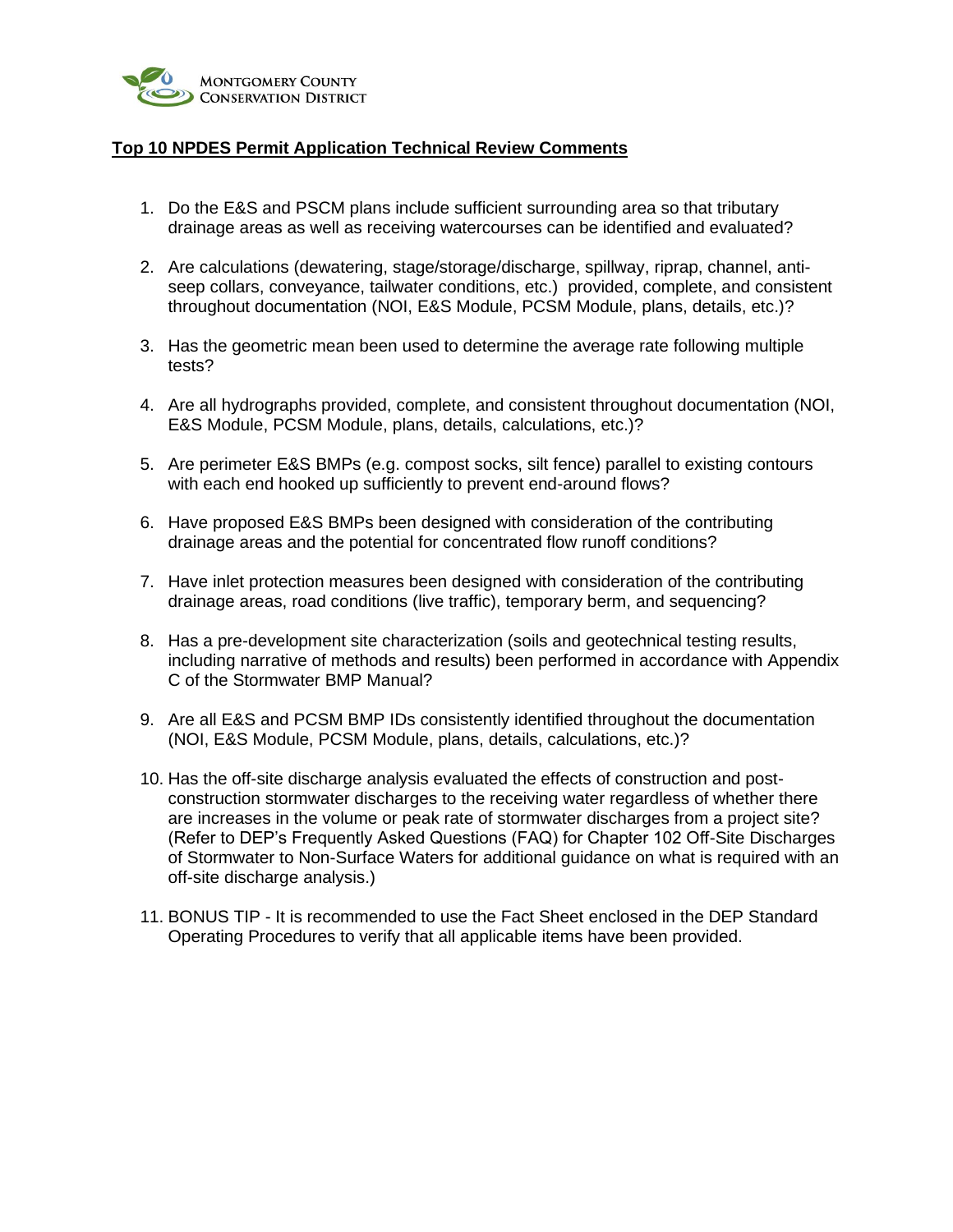

### **Top 10 Managed Release Concept (MRC) Review Comments**

- 1. Has a narrative been provided which addresses the eligibility criteria and all 13 MRC Design Standards, including all supporting calculations and page references, where appropriate?
- 2. Is the MRC Design Summary Sheet provided and consistent with the calculations?
- 3. Is the MRC Design Summary Sheet current and signed and sealed by a PA registered professional engineer?
- 4. Has the 1.2-inch/2-hour storm hydrograph been provided and have routing computations for the 1.2-inch/2-hour storm been provided?
- 5. Has a composite CN value not been used for the 1.2-inch/2-hour storm event computations?
- 6. Has the entire drainage area been used for the rate control calculations?
- 7. Have calculations to support the volume credits been provided, using only the volume routed from the disturbed area?
- 8. Have dewatering calculations for the 2-year, 20-year, 50-year, and 100-year storm events been provided?
- 9. Has adequate and appropriate soils and geologic testing and evaluation been performed to demonstrate the infiltration capacity of the entire project site (one infiltration test per 40,000 square feet of earth disturbance, minimum of four infiltration tests).
- 10. Has appropriate testing identified at least one foot (two feet preferred) of separation distance between water and the bottom footprint of the MRC BMP's soil media?
- 11. BONUS TIP In addition to the Managed Release Concept document, DEP provides guidance through various documents including: Managed Release Concept for Post-Construction Stormwater Management Frequently Asked Questions (FAQ), Managed Release Concept Design Examples, and Managed Release Concept Review Checklist.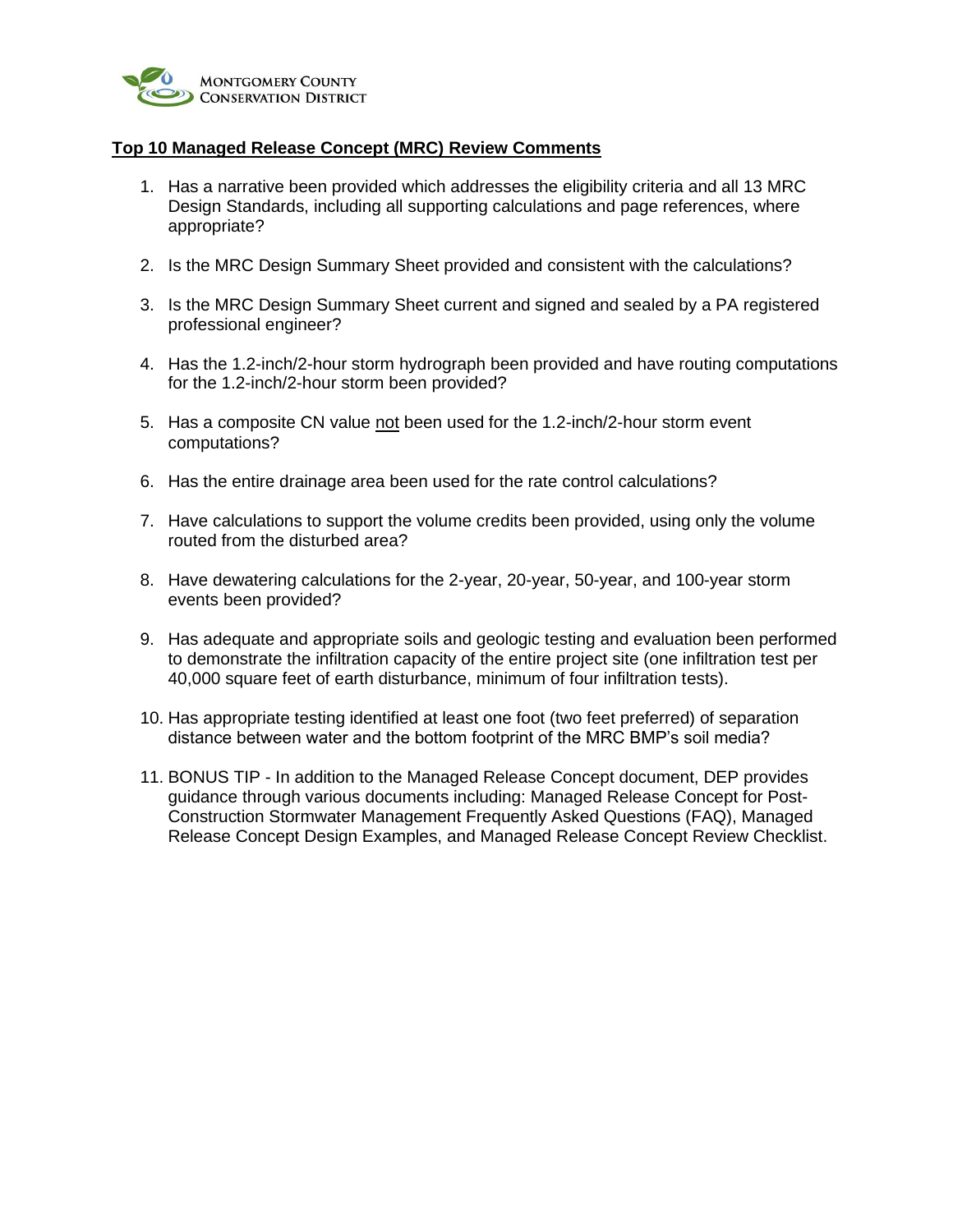

### **Top 10 Module Review Comments**

- 1. Have the instructions, provided within the NOI Instructions document, been used to complete the E&S Module 1 and PCSM Module 2?
- 2. Have responses been provided on the E&S Module 1 *except* where the questions specifically requests page number references?
- 3. Have all applicable Standard E&S Worksheets from Appendix B, or equivalent, been completed and attached to the E&S Module 1?
- 4. Has the E&S Plan Developer section been completed and signed by a person trained and experienced in E&S control methods, which also refers to the size and scope of the project, within E&S Module 1?
- 5. Has all information addressing PCSM Plan Information Question 1 been completed and consistently identified throughout the documentation (NOI, PCSM Module, plans, details, calculations, etc.) within PCSM Module 2?
- 6. Has PCSM Plan Information Question 3 Plan Drawings Developed within PCSM Module 2 been addressed per the NOI Instructions (For applicants seeking PAG-02 coverage, this box should remain unchecked)?
- 7. Where proposed BMPs propose the use of infiltration, has the Infiltration Information section within PCSM Module 2 been completed consistently with the attached soil/geologic test results?
- 8. Where the applicant only completes the summary of peak rate table in the Rate Worksheet, has the PCSM Module 2 Stormwater Analysis - Peak Rate page been completed consistently with documentation (plans, calculations, etc.)?
- 9. Has the PCSM Plan Developer section been completed and signed by a person trained and experienced in PCSM methods, which also refers to the size and scope of the project, within PCSM Module 2?
- 10. Has a Stormwater Analysis been performed addressing each discharge point? DEP allows applicants to complete the analysis on a surface water basis (i.e., all discharge points to a single surface water may be considered collectively). Attach additional sheets as necessary. Where there are multiple receiving waters, a Stormwater Analysis - Runoff Volume section and a Stormwater Analysis - Peak Rate section should be provided addressing a single surface water.